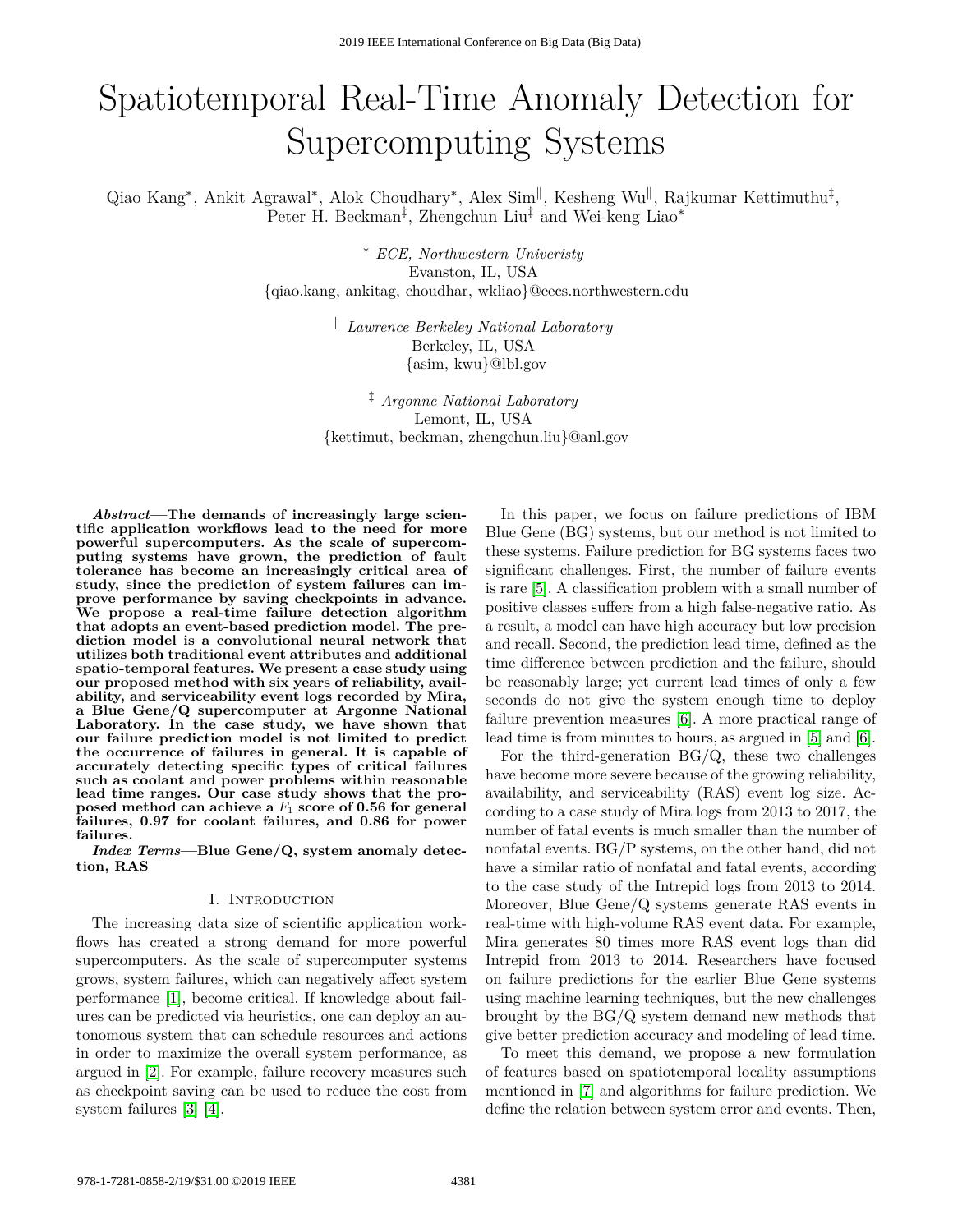we apply a temporal clustering algorithm for fatal event records. A cluster represents a system error that should be detected. Later, we propose a feature-matching method for linking nonfatal event clusters and fatal event clusters that are likely caused by the same system error. We construct two types of features from every nonfatal event cluster. A neural network is proposed to model the correlation between the two types of features and the occurrence of system error. We also propose a real-time failure detection algorithm using the trained model.

We present a case study using our proposed method with six years of reliability, availability, and serviceability event logs recorded by Mira, a Blue Gene/Q supercomputer at Argonne National Laboratory. We use the 2013- 2017 Mira RAS event data as training data for prediction models. Then, we emulate the real-time prediction of failures for the period of data in 2018 using the trained models. We use accuracy, precision, recall, and the *F*<sup>1</sup> score as metrics and present results based on a variety of model parameters. In addition to predicting the occurrence of failures in general, we present the use cases of our proposed algorithm for critical types of failures: coolant and power failures.

The rest of this paper is arranged as the following. In section 2, we briefly introduce the BG/Q system and discuss existing literature related to the Blue Gene system anomaly detection. In section 3, we propose our feature extraction techniques, training model, and realtime anomaly detection algorithm. In section 4, we present a case study of five years of Mira RAS event logs using our proposed methods.

## II. Background and Related Work

BG/Q is the third generation of the IBM Blue Gene series of supercomputers that can be scaled up to 20 PFs [\[8\]](#page-8-7). Details about network and message units are described in [\[9\]](#page-8-8).

BG/Q systems have two major types of nodes: compute nodes and I/O nodes. Compute nodes are used for running applications, and I/O nodes are used for storing files shipped from computing nodes. The compute nodes are interconnected in a five-dimensional torus topology. Every node has ten bidirectional ports with 2 GB/s bandwidth. In addition to computing and I/O nodes, service nodes are used to connect to every compute node, and every I/O node via JTAG interfaces with 1 Gb Ethernet for monitoring the system [\[10\]](#page-8-9). These service nodes report runtime noninvasive RAS events, which are the objectives of this study.

The Blue Gene/Q Reliability, availability, and serviceability (BG/Q RAS) Events Book[\[11\]](#page-8-10) describes the details about RAS events of the BG/Q system. Every RAS event has many attributes, such as component, category, severity, and time stamp, location.

The followings attributes are of particular interest in this paper.

- 1) **Component**: the software component detecting and reporting the event, for example, CNK (compute node kernel), MC (machine controller), and MUDM (memory unit)
- 2) **Category**: the entity that encountered an error, for example, software error, BQC (chip error), Coolant, AC/DC power, and DDR (memory controller)
- 3) **Severity**: the various levels of severity: INFO message that highlights the progress of system software; WARN – message that indicates potential harmful situations, such as a software error threshold or failure of a redundant component; and FATAL – the message that indicates severe system errors, which can lead to application fail or abort
- 4) **Event\_time**: timestamp of the event in seconds
- 5) **Location**: the rack, midplane, node board, and node that an event is reported from

Predicting BG system failures is a concern of the highperformance computing (HPC) community for handling resilience on exascale supercomputers. Failures of high-end supercomputers can disrupt the running of applications. A commonly used strategy is to save checkpoints regularly. Later, if a node fails, the application can restart at another node with the data status at the saved checkpoints [\[3\]](#page-8-2). If future failures can be accurately predicted based on historical data, checkpoints can be saved accordingly, instead of regularly. Thus, the efficiency of handling resilience at the exascale can be improved with the knowledge of future failure predictions.

Liang et al. [\[12\]](#page-8-11) introduced the concept of clustering and compression for RAS event data. Their methods can successfully remove more than 99% of raw RAS events without losing the accuracy for portraying the failures. Subsequently, Liang et al. [\[13\]](#page-8-12) formulated the prediction of failures in BG/L systems as a problem of nonfatal and fatal RAS event correlation. They also showed the temporal and spatial localities of the events in the system. This assumption has also been validated in another study [\[7\]](#page-8-6). More recently, Liang et al. [\[5\]](#page-8-4) proposed a feature extraction method for predicting failures in BG/L systems. This method, known as the period-based method, is widely used for fatal event prediction. A period-based model is a prediction model that uses a fixed temporal window size for feature extractions. The model used in [\[5\]](#page-8-4) divides time into fixed-size intervals; features extracted from the intervals are used to predict failures in future intervals.

Following Liang and his colleagues' works, researchers proposed new techniques for predicting failures in BG systems. Gujrati et al. [\[14\]](#page-8-13) proposed a meta-learning failure predictor for BG/L systems. Zheng et al. [\[15\]](#page-8-14) proposed preprocessing methods for system RAS events.

The concept of lead time was introduced in [\[16\]](#page-8-15). Lead time refers to the time difference of failure and the alarm for that failure raised by a prediction model. Thompson et al. [\[17\]](#page-8-16) have tested their intention to maximize the lead time for their model. Zheng [\[6\]](#page-8-5) proposed an approach that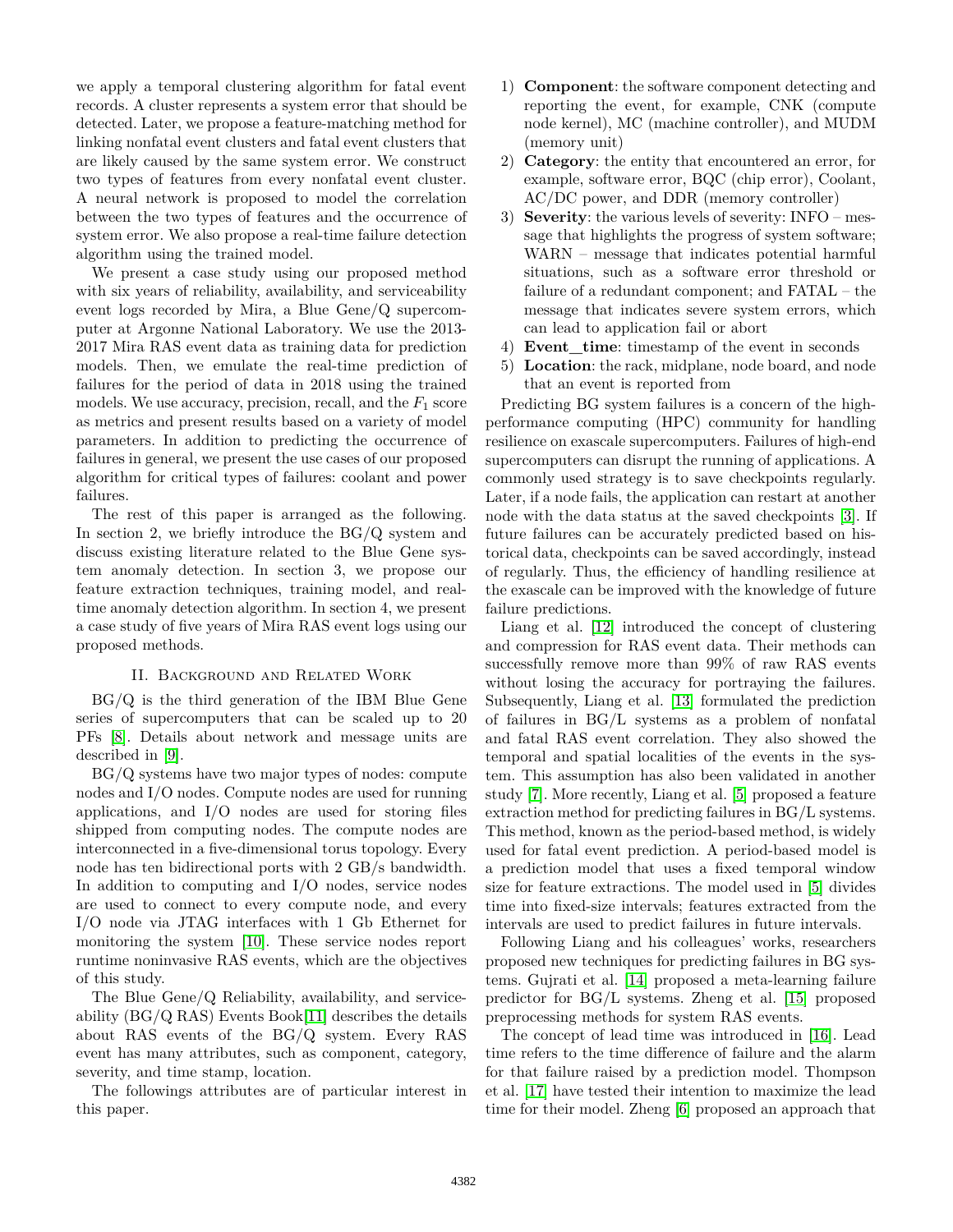can estimate the lead time using the arithmetic mean of time differences between nonfatal and fatal events.

Event-driven approaches associate a fixed number of adjacent events reported before the occurrence of failures. Yu et al. [\[18\]](#page-8-17) evaluated the impact of lead time and window size for both period-based and event-driven prediction models using a Bayesian network as a prediction model. Di etal. studied the correlation among fatal events [\[19\]](#page-8-18) [\[20\]](#page-8-19). Later, they presented a similarity-based event filtering analysis for BG/Q system [\[21\]](#page-8-20). The event-driven approach differs from the period-based approach in the way that the time window for RAS events features are not fixed ranges. Instead, the number of events is fixed.

Similar to most machine learning problems, the modeling of failure occurrences for the BG/Q system can be divided into two phases: feature extraction and model fitting. In the feature extraction process, the input is a sequence of nonfatal events, and the output is if fatal events will occur in the future. The matching of the nonfatal event features to failure prediction labels is a challenging task [\[6\]](#page-8-5). If the nonfatal event features are not associated with the right fatal events, the prediction accuracy can be undesirable, since they do not necessarily correlate with each other. Zheng [\[6\]](#page-8-5) used a randomized algorithm to correlate the pairs with a high Pearson correlation coefficient. However, their approach is applicable to post analysis of historical log instead of real-time prediction. Furthermore, recent studies have shown that lead time is critical. If the lead time is too small, the system does not have response time for checkpoint saving. On the other hand, if the lead time is too large, it is difficult to predict with high accuracy the timestamp interval that a potential failure can happen.

The most widely used real-time anomaly detection algorithm for BG systems is the period-based approach proposed by [\[5\]](#page-8-4). Although not discussed in their paper, the period-based method has the clear advantage of bounding the lead time. Moreover, their method can be readily deployed to control the nodes of real-time systems. Yu et al. [\[18\]](#page-8-17) concluded that the event-driven feature extraction method constructs better features because the matching of nonfatal events and fatal events can be more accurate. However, real-time event-driven methods have not received sufficient attention because of the difficulty of feature construction. In the post-analysis of historical logs, we can associate fatal events with the last few nonfatal events according to their timestamp, but this binding method cannot be used in real-time systems since the goal is to predict whether those fatal events will occur or not. In this paper, we address the problem of event-driven realtime anomaly detection by proposing a new algorithm.

#### III. Design

In a supercomputer system, let  $E = \{e_i : i \in \mathbb{N}\}\)$ independent temporal system errors. *E* is a hidden sequence that a system-monitoring program aims to predict in advance. Every RAS event is associated with one of these system errors so that we can infer the system errors from the RAS events. Moreover, some system errors are severe errors that can prevent a block from booting. For those severe errors, they report at least one RAS event with FATAL severity.

Programs at control nodes can use RAS events that have been observed to predict whether any fatal RAS events will occur in the future. To be more specific, let  $X = \{x_{t+i} :$  $i \in [0, k]$  be a sequence of observed RAS events. Let *Y* be labels that indicate the occurrence of a system error at a certain time. An association function *f* can be used to make predictions of future failure occurrences.

The design has three objectives. First, *X* and *Y* should refer to the same  $e_i \in E$ . We use a spatiotemporal locality assumption to achieve this goal. Second, we want to apply the lead time constraint, which means that the time difference between the last timestamp of *X* and the occurrence of *Y* should be reasonable. For example, predicting some FATAL event that will happen in the next 60 hours is not useful, since the time range is too large. Similarly, predicting the occurrence of a fatal event that will happen in the next second is also not helpful since the system does not have enough response time. We achieve our second objective by using a time window. All predictions of failures should be within the specified time window. Third, the association function *f* must support real-time systems. To achieve this objective, we propose an anomaly detection algorithm that can utilize trained prediction models.

#### <span id="page-2-1"></span>*A. Identifying Independent Failures*

The first question to be answered is the definition of system anomaly sequence *E*. We apply a temporal clustering algorithm for this purpose. The underlying assumption is that the fatal RAS event indicating the same system error has spatiotemporal locality. This assumption has been argued in  $[22]$ ,  $[23]$  and  $[7]$ .

For arbitrary RAS event records  $x_a$  and  $x_b$ , let  $Dist_t$ :  $X \times X \to \mathbb{N}$  be the temporal distance function. The function is computed as the difference between the timestamps of  $x_a$  and  $x_b$ . Let  $h_t$  be the temporal distance threshold. For INFO/WARN RAS events and FATAL RAS events separately, we apply the clustering algorithm proposed in [\[12\]](#page-8-11) to the RAS events with the temporal distance function  $Dist_t$  and threshold  $h_t$  to obtain temporal clusters *T<sup>F</sup>* . The algorithm can be summarized as follows. For all events sorted in ascending order of their timestamps, if two adjacent events have a temporal distance less than *ht*, they are joined into the same cluster. By the spatiotemporal locality assumption, RAS events in the same spatiotemporal cluster are associated with the same system errors.

## <span id="page-2-0"></span>*B. Feature Construction*

We build input feature vectors from raw RAS events for predicting occurence of failures. There are two types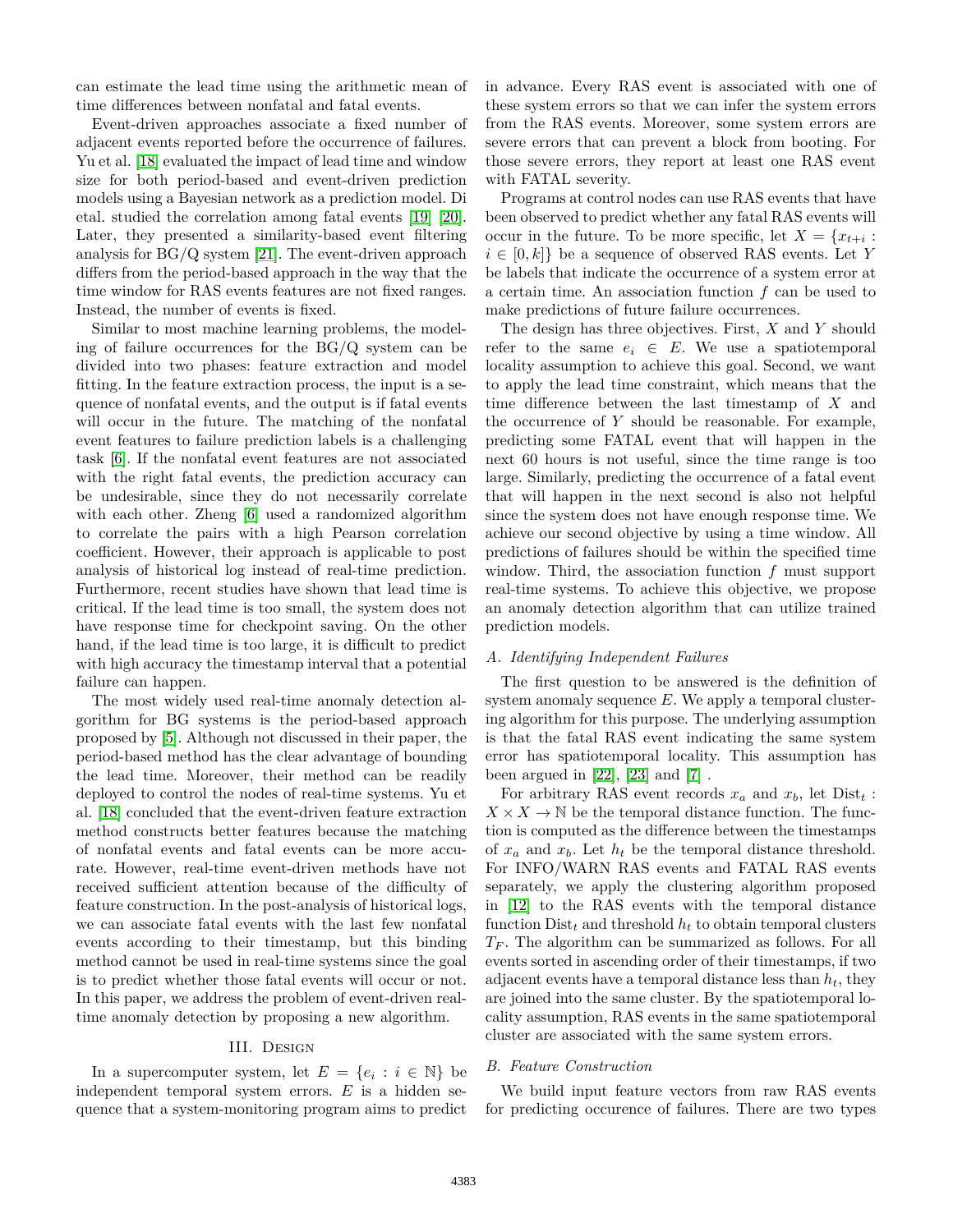<span id="page-3-1"></span>

Figure 1: This figure illustrates an example for feature construction as mentioned in Algorithm [2.](#page-4-0) We set  $n_{event} = 4$ . The first feature *x*<sup>1</sup> consists of the first 4 RAS events. The second feature *x*<sup>2</sup> consists of 5 RAS events. The condition at Line 7 is triggered for building *x*2. After constructing *x*2, Line 12 is triggered to jump the starting index of next RAS event to the beginning of *x*3.

**Algorithm 1:** Feature Construction

**Data:** Ras event sequence  $r_1, \ldots, r_n$ , minimum number of events for prediction  $n_{\text{event}}$ , temporal merge threshold  $t_{\text{max}}$ 

**Result:** An array of feature vectors *F*.

|                         | $1 \tF \leftarrow \emptyset$                         |  |  |  |  |  |
|-------------------------|------------------------------------------------------|--|--|--|--|--|
|                         | $\texttt{2} \ \ \text{start} \gets 1$                |  |  |  |  |  |
|                         | $s \leftarrow 0$                                     |  |  |  |  |  |
|                         | 4 while $i \leq n$ do                                |  |  |  |  |  |
| 5                       | if $s = n_{event}$ then                              |  |  |  |  |  |
| 6                       | end $\leftarrow i$                                   |  |  |  |  |  |
| $\overline{\mathbf{r}}$ | while end $\leq n$ or                                |  |  |  |  |  |
|                         | $r_{end}.time - r_i.time < t_{max}$ do               |  |  |  |  |  |
| 8                       | $\vert$ end $\leftarrow$ end $+1$                    |  |  |  |  |  |
| 9                       | end                                                  |  |  |  |  |  |
| 10                      | F add feature vector ${r_{start},,r_{end-1}}$        |  |  |  |  |  |
| 11                      | $i \leftarrow$ start                                 |  |  |  |  |  |
| 12                      | while $i \leq end$ and                               |  |  |  |  |  |
|                         | $r_{start}.$ time – $r_i.$ time $\lt t_{max}$ do     |  |  |  |  |  |
| 13                      | $\begin{array}{c} \n i \leftarrow i+1\n \end{array}$ |  |  |  |  |  |
| 14                      | end                                                  |  |  |  |  |  |
| 15                      | start $\leftarrow i$                                 |  |  |  |  |  |
| 16                      | $s \leftarrow 0$                                     |  |  |  |  |  |
| 17                      | else                                                 |  |  |  |  |  |
| 18                      | $i \leftarrow i+1$<br>$s \leftarrow s+1$             |  |  |  |  |  |
| 19                      |                                                      |  |  |  |  |  |
| 20                      | $_{\mathrm{end}}$                                    |  |  |  |  |  |
|                         | 21 end                                               |  |  |  |  |  |

<span id="page-3-0"></span>of variable construction, as mentioned in the background section. One approach is the period-based approach, and the other method is the event-driven approach.

Suppose we have RAS events sequence  $x_0, x_1, x_2, \ldots$  ordered by timestamps. For event-driven approach proposed in  $[6]$ , there is a parameter  $n_{\text{event}}$  that indicates a threshold for number of adjacent events for forming a variable. For instance, the  $j^{th}$  variable selected is  $\{x_i : j \leq j \}$  $i < n_{\text{event}} + j$ . Therefore, the total number of variables created is equal to the total number of events subtracted by  $n_{\text{event}} - 1$ . This method works well for BG/L and BG/P systems. However, for BG/Q systems, the number of RAS events is significantly larger than BG/P systems. For example, Mira dataset [\[24\]](#page-8-23) has one RAS event per 3 seconds on average. Hence the control nodes have to make predictions every 3 seconds. Since adjacent variables only differ by 1 event, adjacent features have small differences given large *n*event. Moreover, a lot of RAS events in BG/Q systems have precisely the same timestamp, so the variables created depend on the order of RAS events with the same timestamp, which is not well-defined for input variable construction.

We propose an event-driven approach for selecting input variables. Instead of selecting a fixed  $n_{\text{event}}$  number of RAS events per variable, the new approach sets  $n_{\text{event}}$ as a minimum threshold. Adjacent events with timestamp differences less than a threshold  $t_{\text{max}}$  are merged into the same feature. Therefore, a feature contains at least  $n_{\text{event}}$ number of RAS events. Algorithm [1](#page-3-0) formally describes the proposed feature construction approach. The algorithm iterates through all events with the "while" loop at Line 4. If the number of accumulated events reaches  $n_{\text{event}}$  at Line 5, the algorithm constructs an input feature. In addition to events with index from variable start to *i*, Lines 6 to 9 absorb events with timestamps difference from *i* less than  $t_{\text{max}}$ . Lines 11 to 14 shift the starting index of the next feature, jumping events with timestamps too close to *x*start. Figure [1](#page-3-1) illustrates an example for how RAS events are merged.  $t_{\text{max}}$  is equal to 4 in the example. Feature  $x_1$ and  $x_2$  show the case that more than  $t_{\text{max}}$  number of events are absorbed into the same input feature by Lines 6 to 9 of Algorithm [1.](#page-3-0) *x*<sup>3</sup> shows that the case that the starting indices can have a gap for adjacent input features, which is handled by Lines 11 to 14 of Algorithm [1.](#page-3-0)

# *C. Realtime Anomaly Detection*

The proposed feature construction method in Section [III-B](#page-2-0) supports real-time anomaly detection.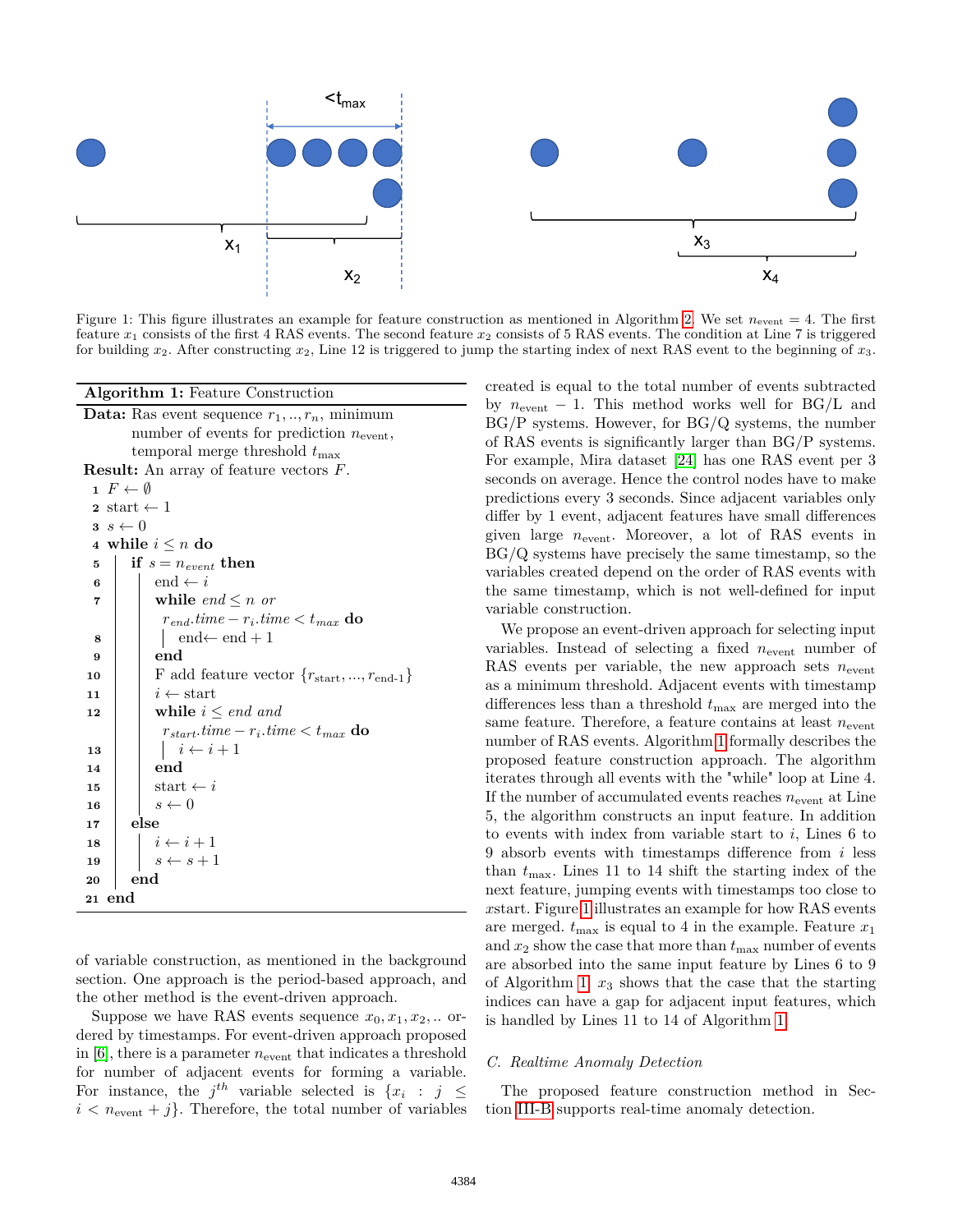<span id="page-4-1"></span>

Figure 2: Illustration of convolutional neural network architecture used for training. The 2D convolutional layer has kernel size  $2\times15$  and stride size  $2\times1$ . The pooling layer followed by the 2D convolutional layer has kernel size  $1\times15$ . The 1D convolutional layers have kernel size 3. The pooling layers followed by the 1D convolutional layers have kernel size 2. Padding is applied to all convolutional+pooling layers. Each of the fully connected layers has 2,048 hidden nodes.

| <b>Algorithm 2:</b> Anomaly Detection Algorithm                        |  |  |  |  |  |
|------------------------------------------------------------------------|--|--|--|--|--|
| <b>Data:</b> Maximum lead time threshold $t_{\text{lead}}$ , minimum   |  |  |  |  |  |
| number of events triggering prediction $n_{\text{event}}$ ,            |  |  |  |  |  |
| prediction model $\ddot{f}$                                            |  |  |  |  |  |
| <b>Result:</b> Continually report if a failure will happen             |  |  |  |  |  |
| within the lead time range.                                            |  |  |  |  |  |
| $1 s \leftarrow 0$                                                     |  |  |  |  |  |
| $\mathbf{2} \ F \leftarrow \text{Empty Array}$                         |  |  |  |  |  |
| 3 while True do                                                        |  |  |  |  |  |
| $r \leftarrow NextEvent$<br>$\overline{\mathbf{4}}$                    |  |  |  |  |  |
| $s \leftarrow s + 1$<br>5                                              |  |  |  |  |  |
| <b>if</b> $r.time - F-last.time > t_{lead} \vee s \leq n_{event}$<br>6 |  |  |  |  |  |
| then                                                                   |  |  |  |  |  |
| Add $r$ to $F$<br>7                                                    |  |  |  |  |  |
| else<br>8                                                              |  |  |  |  |  |
| Report $\hat{f}(F)$<br>9                                               |  |  |  |  |  |
| Clear $F$<br>10                                                        |  |  |  |  |  |
| Add $r$ to $F$<br>11                                                   |  |  |  |  |  |
| end<br>12                                                              |  |  |  |  |  |
| 13 end                                                                 |  |  |  |  |  |

<span id="page-4-0"></span>For every input feature vector, we match it with the nearest independent failure with a larger starting timestamp. The difference between the starting timestamp of *X* and the starting timestamp of its matched independent failure is defined as the lead time. We can define a lead time threshold *t*lead. If an input feature vector has lead time greater than *t*lead, we label it with STA-TUS\_SAFE. Otherwise, we label the input feature with STATUS\_FATAL. This threshold is also denoted as maximum lead time.

Having constructed input features vectors for *X* and labels *Y* , we propose a deep learning model for emulating *f*. Figure [2](#page-4-1) illustrates the proposed architecture of the deep learning model. There are two kinds of feature vectors. The first type summarizes the statistical distribution for the event attributes. The second type captures the spatiotemporal features for event occurrence. Therefore, the proposed model consists of two parts. The first part is a convolutional neural network that has type 2 features as input. After two steps of convolution and pooling, the dimension is reduced to  $1 \times \frac{1}{30}w$ . In the second part, the output of the convolutional neural network is joined with type 1 features. The joined vector is fed into a fully connected neural network for softmax classification.

For the first type of feature vector, we reuse two features proposed in [\[5\]](#page-8-4), namely, the mean of time intervals between adjacent events in *X* and the time elapsed since the occurrence of last fatal event. In addition, we propose the following features. Every event in *X* has component and category attributes in terms of strings. We compute the joint probability of the component and category pair in *X*. The joint probability distribution models the type of system error. Moreover, we count the number of distinct spatial locations for events in *X*. There are four distinct spatial levels: rack, midplane, node board, and node. This feature indicates whether *X* contains events from a wide range of locations or not.

For the second type of feature vector, we record the spatiotemporal difference between adjacent pairs of events in *X*. We record a vector of size  $2 \times |X|$ : one dimension is for temporal differences, and the other dimension is for spatial differences. The temporal difference is defined as the difference in timestamps of two events. The spatial difference is defined as the difference in spatial level. If two RAS events are on different racks, they have spatial difference 4. Otherwise, if they are on different midplanes, they have spatial difference 3. Otherwise, if they are on different node boards, they have spatial difference 2. If they are on the same node board, but different node, they have spatial difference 1. If the two events are on the same node, they have spatial difference 0. This type of feature vector explains spatiotemporal variations within *X*.

Algorithm [2](#page-4-0) illustrates our proposed anomaly detection algorithm. A while loop at Line 3 keeps receiving RAS events reported from the control node. The algorithm dynamically constructs features in realtime using the same feature construction strategy described in Algorithm [1.](#page-3-0) After a feature vector is constructed, the algorithm report if there are any anomalies using regression function  $\hat{f}$ .

## IV. Experimental Results

We use the Mira dataset [\[24\]](#page-8-23) to evaluate the proposed algorithms. This dataset contains RAS event logs from 2013 to 2018. Figure [3a](#page-5-0) summarizes the number of events by severity. Most events have WARN-level severity. Events with INFO severity in Figures [3b, 3c,](#page-5-0) and [3d](#page-5-0) indicate the number of events across all years by severity. We can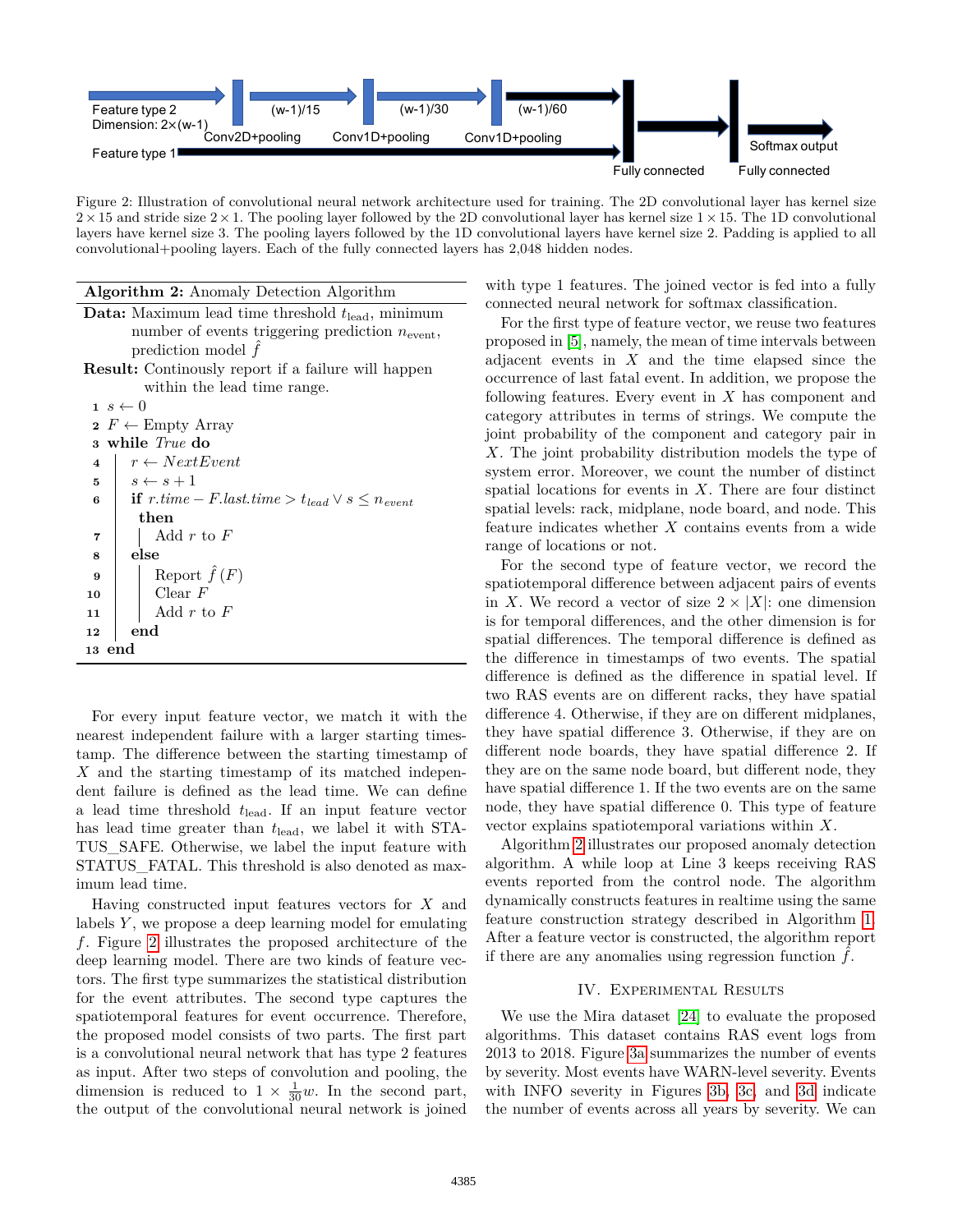<span id="page-5-0"></span>

Figure 3: (a) Log scale (based 10) number of events for 2013–2018. (b) Number of RAS events with INFO severity across all five years. (c) Number of RAS events with WARN severity across all five years. (d) Number of RAS events with FATAL severity across all five years.

<span id="page-5-2"></span>

Figure 4: The frequency of all fatal events in logarithm (10) scale.

observe that there are far more RAS WARN events than events with INFO and FATAL severity. Almost every 3 seconds, a WARN event will be reported.

Our case study is the type of application that adopts a prediction model for real-time anomaly detection along with a single time series. Supercomputing systems are constantly improved. Past errors may not occur in the future anymore. Results for using future data to predict past data do not necessarily reflect the model's efficacy. Thus, we should not split the training and testing data in the way that some training data has larger timestamps than testing data since models trained with such settings are not useful for real-world applications. Consequently, the training part of the data is composed of RAS events from 2013 to 2017. RAS events with timestamps in 2018 are used for evaluation.

Table [I](#page-5-1) summarizes the distribution of RAS events in training and testing data according to severity. While the number of events in 2018 for testing is approximately 20% of the total number of events from 2013 to 2018, we can observe that the distribution of fatal events is not uniform

<span id="page-5-1"></span>Table I: Number of events used for training and testing. Events for training part have timestamps from 2013 to 2018. Events for testing part have timestamps in 2018.

| Severity     | Training     | Testing      |
|--------------|--------------|--------------|
| <b>INFO</b>  | 16, 725, 291 | 4,800,661    |
| <b>WARN</b>  | 46, 127, 365 | 13, 762, 599 |
| <b>FATAL</b> | 2,580,811    | 239.719      |
| Total        | 65, 433, 467 | 18, 802, 979 |

in training and testing data. In 2018, the number of fatal events was only 1*.*3% of the number of all events in this time range. On the other hand, from 2013 to 2017, the number of fatal events is 3*.*9% of all events in this time range. Furthermore, if we apply the method proposed in Section [III-A](#page-2-1) for clustering all fatal events with a temporal threshold 1 minute. The total numbers of fatal clusters are 3076 from 2013 to 2017 and 119 in 2018. Therefore, the testing set has much less sum of the positive class than the training set. Since the dataset is highly imbalanced, a random guesser on the testing set cannot achieve an expectation of  $F_1$  score more than 0.05. Thus, the failure detection task is challenging.

These distributions of fatal events create a challenge for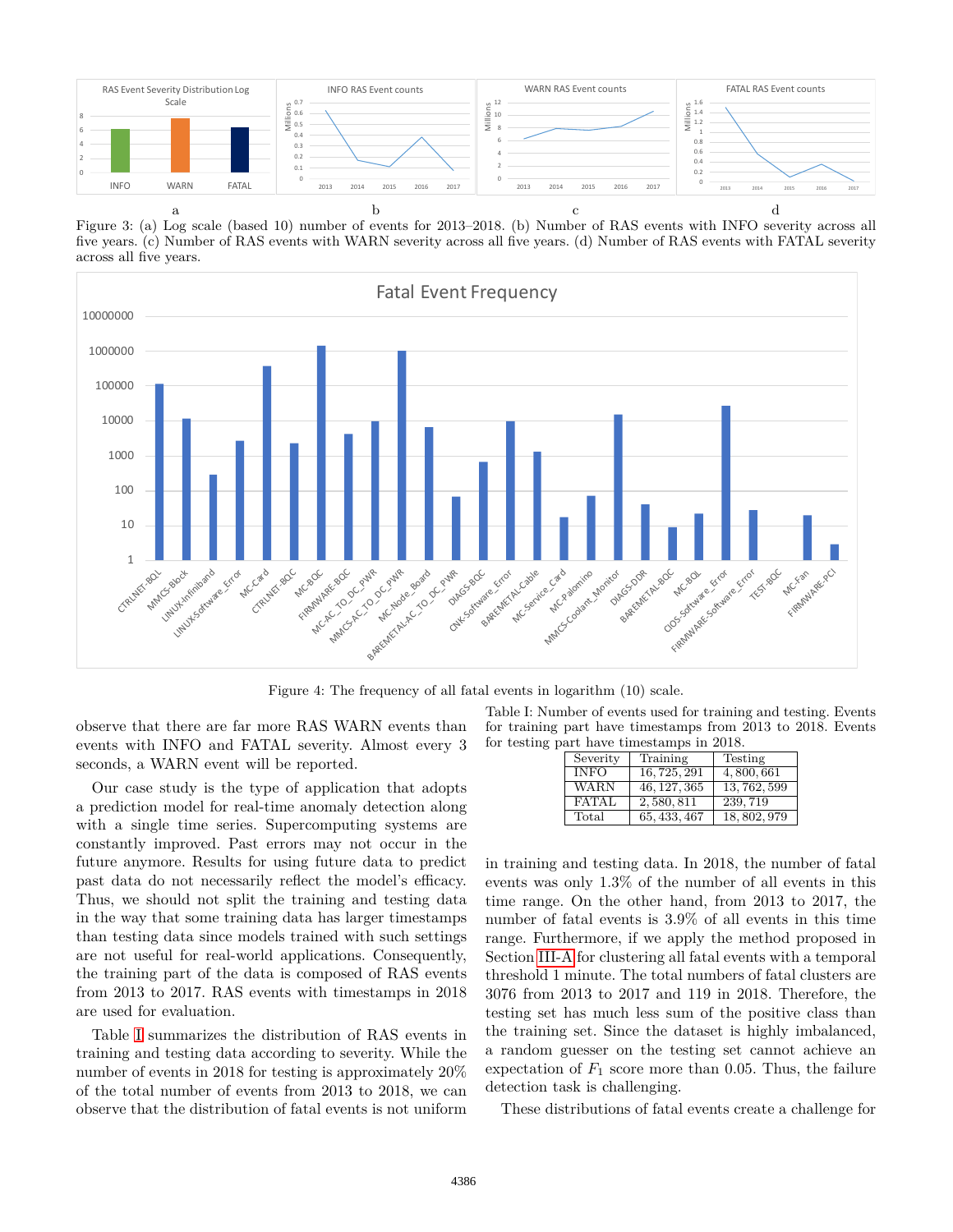<span id="page-6-0"></span>Table II: Case study for the Mira dataset using proposed methods. A prediction model  $\hat{f}$  is trained with data from 2013 to 2018 by using features extracted by Algorithm [1.](#page-3-0) We apply Algorithm [2](#page-4-0) with the trained model to predict failures in 2018.

| $n_{\rm event}$ | Max  | Accu-    | Prec- | Recall | $F_1$ |
|-----------------|------|----------|-------|--------|-------|
|                 | lead | racy     | ision |        |       |
|                 | time |          |       |        |       |
| 300             | 1800 | 99.4%    | 37.3% | 65.9%  | 47.6% |
| 300             | 3600 | 99.3%    | 43.8% | 67.5%  | 53.8% |
| 300             | 7200 | 99.0%    | 39.4% | 67.5%  | 51.4% |
| 600             | 1800 | 99.6%    | 41.3% | 47.1%  | 44.0% |
| 600             | 3600 | 99.5%    | 40.8% | 64.7%  | 50.0% |
| 600             | 7200 | $99.6\%$ | 46.4% | 63.9%  | 53.8% |
| 900             | 1800 | 99.6%    | 67.4% | 39.5%  | 49.8% |
| 900             | 3600 | 99.4%    | 50.5% | 47.6%  | 49.0% |
| 900             | 7200 | 98.7%    | 28.7% | 51.6%  | 36.9% |
| 1200            | 1800 | 99.6%    | 56.5% | 43.1%  | 48.9% |
| 1200            | 3600 | $99.4\%$ | 46.7% | 45.7%  | 46.2% |
| 1200            | 7200 | 99.2%    | 71.1% | 45.7%  | 55.6% |
|                 |      |          |       |        |       |

<span id="page-6-1"></span>Table III: Case study for the Mira dataset using period-based approach proposed in [\[5\]](#page-8-4) with training data from 2013-2017. We apply Algorithm [2](#page-4-0) with the trained model to predict failures in 2018.

| Period | Obser- | Accu- | Prec- | Recall | $_{F_1}$ |
|--------|--------|-------|-------|--------|----------|
|        | vation | racy  | ision |        |          |
|        | Win-   |       |       |        |          |
|        | dow    |       |       |        |          |
| 1800   | 5      | 95.9% | 21.3% | 35.8%  | 26.7%    |
| 1800   | 10     | 95.5% | 13.4% | 24.6%  | 17.4%    |
| 3600   | 5      | 91.8% | 28.0% | 36.5%  | 31.7%    |
| 3600   | 10     | 91.9% | 35.7% | 39.2%  | 37.4%    |
| 7200   | 5      | 87.9% | 37.3% | 54.5%  | 45.4%    |
| 7200   | 10     | 85.5% | 42.1% | 43.7%  | 42.9%    |

prediction models since models can overfit the training dataset based on the fatal event number. We address the imbalanced data problem by multiplying larger weights to the positive class in the cost function during gradient descent. Thus, false-negative prediction has a higher cost in the training process. Therefore, this method prevents the model from overfitting accuracy by reducing the falsenegative predictions. We also applied the receiver operating characteristic (ROC) curve for determining the threshold of classification.

#### *A. General Failure Detection*

We present a case study for detecting general occurrence of system errors for the Mira dataset. Failure prediction models are built offline. Offline models do not require frequent updates given abundant historical data. However, a frequent update of the prediction models can incorporate failure types that are unobserved in the past. Nonetheless, in our case study, we assume the model is updated once a year. Algorithm [2](#page-4-0) utilizes the prediction model for realtime prediction of unseen data from the future. We present simulation results.

Figure [4](#page-5-2) illustrates the frequency of all types of fatal events. We can observe that "MC-BQC" and "MMCS-AC\_TO\_DC\_PWR" have more than one million events. Most failures are related to these two. MC refers to the machine controller running on the service node, and MMCS refers to the control system running on the service node. BQC refers to compute chip error. This failure causes the termination of computing jobs. AC\_TO\_DC\_PWR refers to circuit power issues. It implies that the entire node board is in error. All jobs must be terminated on the node board. Thus it is a more severe type of error.

Firstly, we build models for predicting any types of failures in order to make a direct comparison with the previous study. Later, we build prediction models for "MMCS-AC\_TO\_DC\_PWR" and "MMCS-Coolant," which are detrimental failures that can be the interests of system administrators.

On the testing dataset, let the true positive tp be the number of STATUS FATAL results that  $\hat{f}$  predicts correctly. Let the false-negative fn be the number of STA-TUS\_FATAL results that  $\hat{f}$  fails to predict. Let the falsepositive fp be the number of false-alarm STATUS\_FATAL results that  $\hat{f}$  reports incorrectly. Let the true negative tn be the number of STATUS\_SAFE results that  $\hat{f}$  predicts correctly. We use accuracy, precision, recall, and the  $F_1$  score as the evaluation metrics. Accuracy is the percentage of predictions that  $\hat{f}$  is correct on the testing dataset, defined as  $\frac{\text{tp}+\text{tn}}{\text{tp}+\text{tn}+\text{fp}+\text{fn}}$ . Precision is the percentage of STATUS\_FATAL results that  $\hat{f}$  can retrieve from the testing dataset, defined as  $\frac{\text{tp}}{\text{tp+fp}}$ . Recall that the percentage of predictions with output STATUS\_FATAL that  $\hat{f}$  made are correct,  $\frac{\text{tp}}{\text{tp+fn}}$ . The  $F_1$  score is defined as  $2 \times \frac{\text{Precision} \times \text{Recall}}{\text{Precision} + \text{Recall}}$ .

We present the results detection of all system failures in Table [II](#page-6-0) with different choices of parameters. In general, the accuracy of prediction on the testing dataset is high: more than 98%. High accuracy alone is not sufficient since the dataset is highly imbalanced. Positive class is approximately 5% in the constructed features. Thus, a classifier that always predicts negative class can also achieve 95% accuracy. Therefore, we must present precision and recall results.

One observation is that as we increase  $n_{\text{event}}$ , the recalls have a decreasing trend, regardless of the maximum lead time for a fatal prediction. Precision, on the other hand, is less stable due to the imbalanced nature of testing data. The fatal clusters that define the binary labels of the classification contain too many different types of fatal events. More than 2,500,000 of fatal events are divided into approximately 3,000 clusters. Thus, it is possible that one cluster contains many independent system errors over an extensive time range. Different types of system error can have very different prediction lead time, which is justified in the next section. However, the occurrence of a fatal cluster is determined by the first independent system error. Therefore, if  $n_{\text{event}}$  is not large enough, the prediction model may not be able to cover the features for the first system error. Thus, increasing  $n_{\text{event}}$  improves recalls of the model. However, setting  $n_{\text{event}}$  to be too large could cause the curse of dimensionality problem. Lots of noise are introduced into the input feature.

We implemented the period-based fatal prediction ap-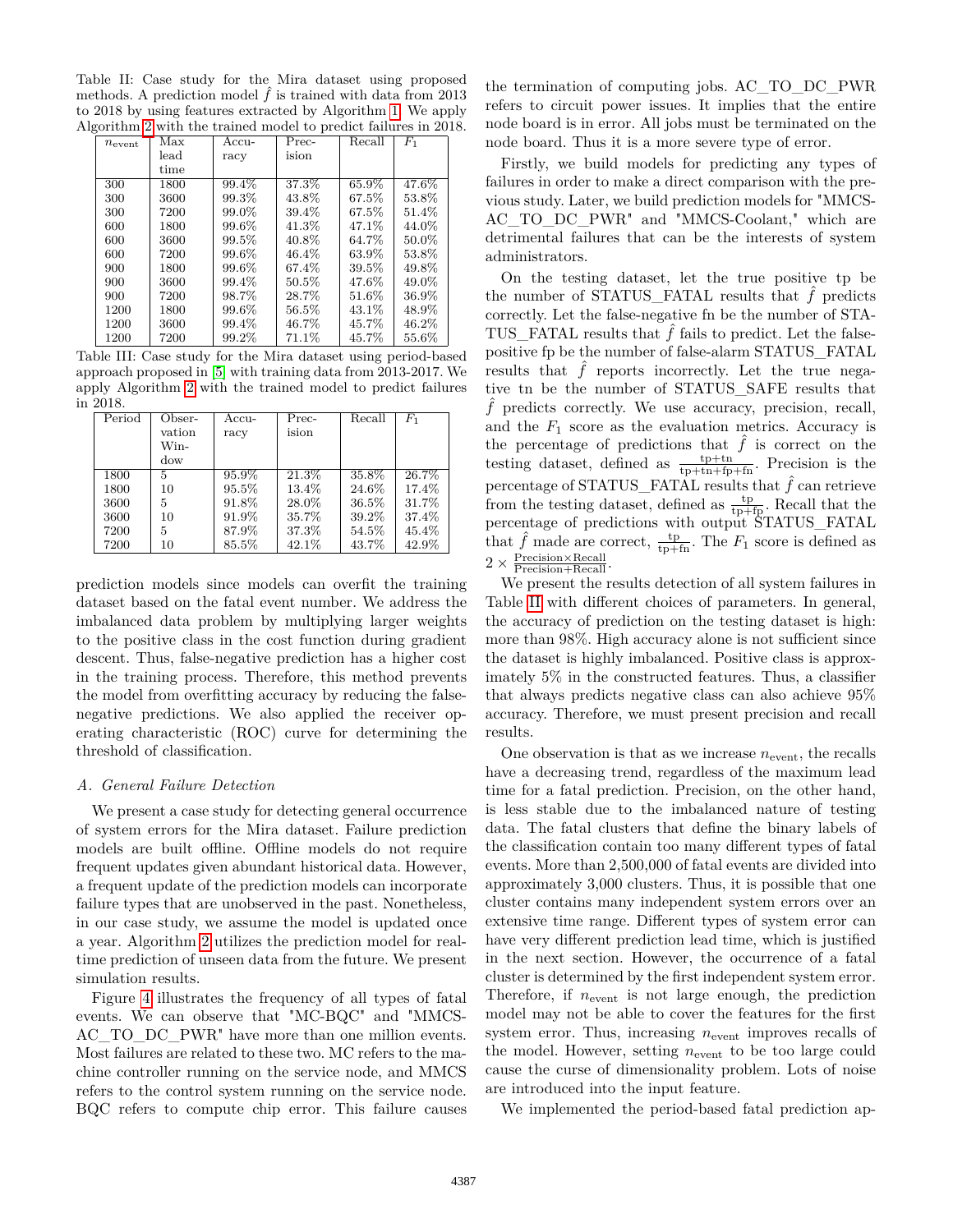proach proposed in [\[5\]](#page-8-4). This approach is the most widely used real-time anomaly detection algorithm for BG system, so we make a direct comparison of our method to it. Using the same training and testing dataset, we summarize the results in Table [III](#page-6-1) with different parameters suggested in the paper. The Period column refers to the observation window size in seconds. It defines the maximum lead time of the prediction model. The Observation Windows column refers to the number of observation windows used for building the input features. 5 and 10 are reasonable parameters suggested in the original paper.

With the same maximum lead time, our proposed anomaly detection algorithm achieves higher accuracy, precision, and recall. The proposed algorithm adopts a new event-based feature extraction algorithm. It avoids the association of unrelated input features and prediction according to the spatiotemporal locality assumption. Furthermore, with the help of two different types of features, the model can achieve better results.

## *B. Critical Failure Detection*

As mentioned earlier, "MMCS-AC\_TO\_DC\_PWR" and "MMCS-Coolant" (control system circuit and coolant failures) are the fatal events that report the failure of a large partition of supercomputing systems.

We filter out the fatal events with attributes "MMCS-AC\_TO\_DC\_PWR" and "MMCS-Coolant." Similar to the previous experiments, we use 2013-2017 RAS event data as training data and 2018 RAS event data as testing data. Depending on the different maximum lead time, the distributions of positive and negative classes vary. In our case study, the maximum lead time is from 900 to 7200 seconds. For coolant failures, the number of the positive class in training data is from 2067 to 2148 in training data and from 939 to 947 in testing data. The number of negative class in training data is from 107349 to 107430 in training data and from 18235 to 18243 in testing data. For AC/DC power failures, the number of the positive class in training data is from 1466 to 2388 in training data and from 575 to 650 in testing data. The number of negative class in training data is from 79266 to 80188 in training data and from 20994 to 21069 in testing data. Features for both failures are highly imbalanced. The AC/DC power failure has a smaller proportion of the positive class, so failure detection for it can be more challenging than coolant failure.

Table [IV](#page-7-0) illustrates the precision, recall, and  $F_1$  score of "MMCS-AC\_TO\_DC\_PWR" and "MMCS-Coolant" failures detected with different parameters. We do not present the accuracy results since all of them are extremely high, ranging from 99*.*8% to 99*.*9%.

For Coolant failure results presented in Table [IV,](#page-7-0) we can observe the following trends. Setting the maximum lead time 1800 seconds gives the best results for any  $n_{\text{event}}$ . Given the same lead time 1800 seconds,  $n_{\text{event}} = 60$  yields best precision and recall, which is up to  $97\%$   $F_1$  score.

<span id="page-7-0"></span>Table IV: Case study for the Mira dataset using proposed methods for coolant and power related events. A prediction model  $\hat{f}$  is trained with data from 2013 to 2018 by using features extracted by Algorithm [1.](#page-3-0) We apply Algorithm [2](#page-4-0) with the trained model to predict failures in 2018.

| Type    | $n_{\rm event}$ | prodice identities in<br>Max | Prec-    | Recall   | $F_1$        |
|---------|-----------------|------------------------------|----------|----------|--------------|
|         |                 | lead                         | ision    |          |              |
|         |                 | time                         |          |          |              |
| Coolant | 15              | 900                          | 69.7%    | 88.5%    | 78.0%        |
| Coolant | 15              | 1800                         | 69.7%    | 88.5%    | 78.0%        |
| Coolant | 15              | 3600                         | 69.7%    | 85.2%    | 76.7%        |
| Coolant | 15              | 7200                         | 69.4%    | 80.6%    | 74.6%        |
| Coolant | 60              | 900                          | 82.4%    | 100%     | 90.3%        |
| Coolant | 60              | 1800                         | 94.1%    | 100%     | $97.0\%$     |
| Coolant | 60              | 3600                         | 94.1%    | 91.4%    | 92.8%        |
| Coolant | 60              | 7200                         | 94.1%    | $78.0\%$ | 85.3%        |
| Coolant | 240             | 900                          | 59.1%    | 100%     | 74.3%        |
| Coolant | 240             | 1800                         | 68.2%    | 88.2%    | 76.9%        |
| Coolant | 240             | 3600                         | 68.2%    | 75.0%    | 71.4%        |
| Coolant | 240             | 7200                         | 68.2%    | 65.2%    | 66.7%        |
| AC/DC   | 15              | 900                          | 35.2%    | 62.7%    | 45.1%        |
| AC/DC   | 15              | 1800                         | 42.3%    | 55.6%    | 48.1%        |
| AC/DC   | 15              | 3600                         | 54.6%    | $51.7\%$ | 53.1%        |
| AC/DC   | 15              | 7200                         | 43.5%    | 46.3%    | 44.9%        |
| AC/DC   | 60              | 900                          | 49.2%    | 48.9%    | 49.1%        |
| AC/DC   | 60              | 1800                         | 52.6%    | $50.0\%$ | 51.2%        |
| AC/DC   | 60              | 3600                         | $71.5\%$ | 61.8%    | 66.3%        |
| AC/DC   | 60              | 7200                         | $51.5\%$ | 58.2%    | 54.7%        |
| AC/DC   | 240             | 900                          | 65.2%    | $51.0\%$ | 57.3%        |
| AC/DC   | 240             | 1800                         | 28.1%    | $53.3\%$ | 36.8%        |
| AC/DC   | 240             | 3600                         | 97.5%    | $77.4\%$ | $\bf 86.3\%$ |
| AC/DC   | 240             | 7200                         | 97.5%    | 71.83%   | 82.7%        |

For the AC to DC power failure results,  $n_{\text{event}} = 240$ and maximum lead time of 3600 seconds yield the best precision and recall.

The best parameter settings for coolant and AC to DC power suggested that the number of events and lead time we should choose for different types of failures can be different. If the number of events we use for making a prediction is too large for coolant failure (240 events), we could introduce too much noise to the input feature, which could cause overfitting problems during the training, given the fact that the number of coolant events is very small. AC to DC power failure, on the other hand, has 100 times more events than the coolant failure. Thus, it is preferable to use a larger size of input feature. The best choice of lead time depends on the system characteristics. Broad lead time can increase the false-positive rate because the number of the positive class is forced to be reduced. Choosing a narrow lead time range can increase the falsenegative rate since the scope of the negative class is enlarged.

In this section, we have shown that it is possible to build models for specific types of failures. Compared with results in Table [II,](#page-6-0) the best results in Table [IV](#page-7-0) are much better. Mentioned earlier, the traditional assumption for spatiotemporal locality of a system error may not be applicable to BG/Q data. Multiple independent system errors can occur in a single time range since the total number of components in the whole system is enormous. Thus, the detection occurrence of specific types of failure can be a good future direction.